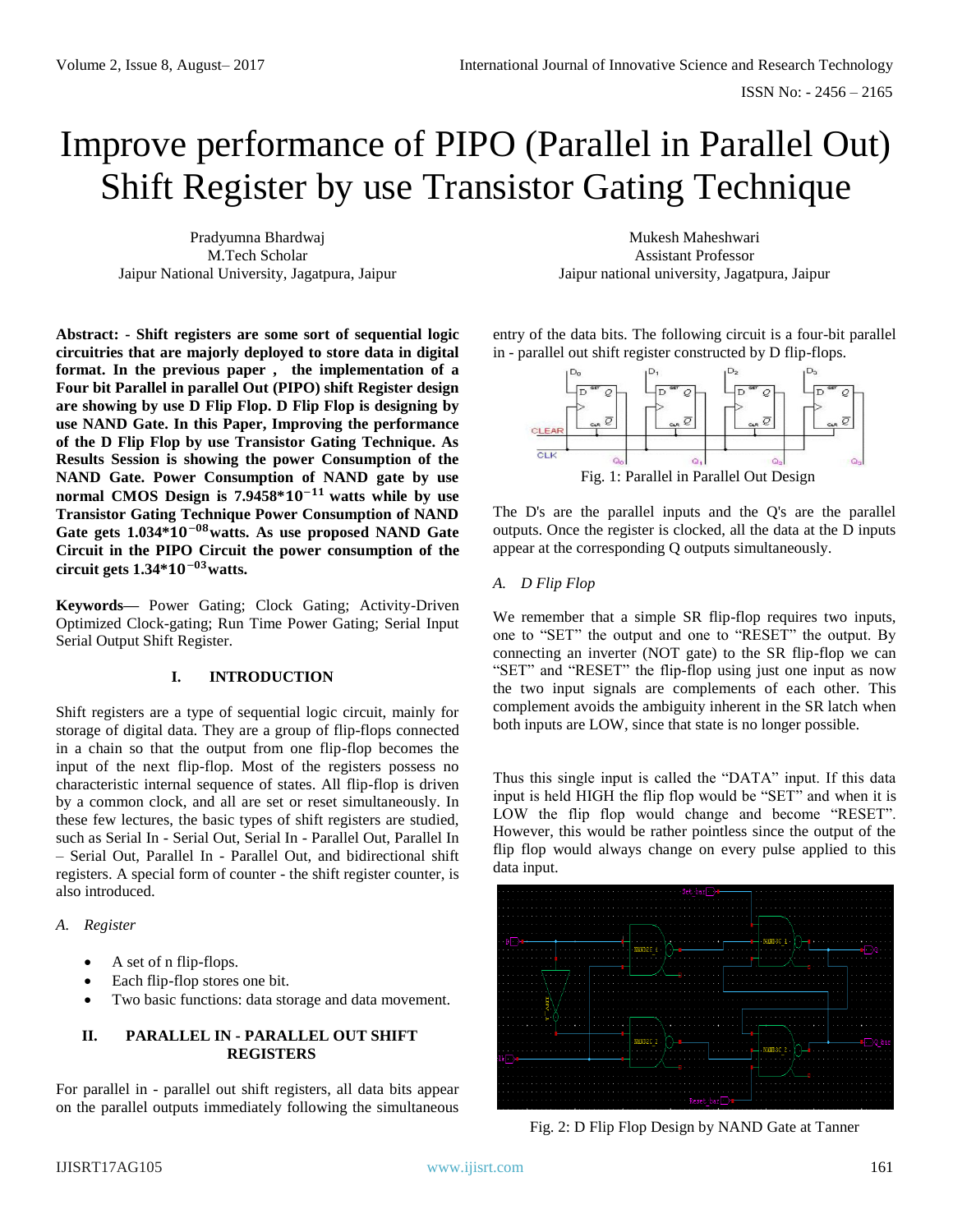ISSN No: - 2456 – 2165

Figure 2 is showing the circuit for the D Flip Flop by use NAND Gate. As we can see from the Figure 3.2 , using two inputs D and Clock while 2 output Q and Q\_Bar. In this Design using 4 NAND Gate Design while one inverter is using. Set and Reset input bar will be Logic High . that means the value of these input will logic 1. Q and Q\_bar are the outputs of the D Flip Flop.

#### *B. Parallel In Parallel Out by D Flip Flop*

Figure 3 is showing the circuit for the Parallel In Parallel Out (PIPO) bys use D Flip Flop. As figure 3 is showing the input of the PIPO are Din and Clock while output are Dout1, Dout2, Dout3 and Dout4. Set and Reset bar of every D Flip Flop will be High.



Fig. 3. PIPO Design by use D Flip Flop

# **III. PROPOSED METHODOLOGY**

#### *A. Transistor Gating Technique*

This technique also involves 2 sleep transistors, one of them being added between pull-up network and circuit output and another between pull-down network and ground, with both of them aiding in leakage current minimization as in power and drain gating techniques [2]. The Transistor Gating Technique is shown in Figure 4.



Fig. 4. Transistor Gating Technique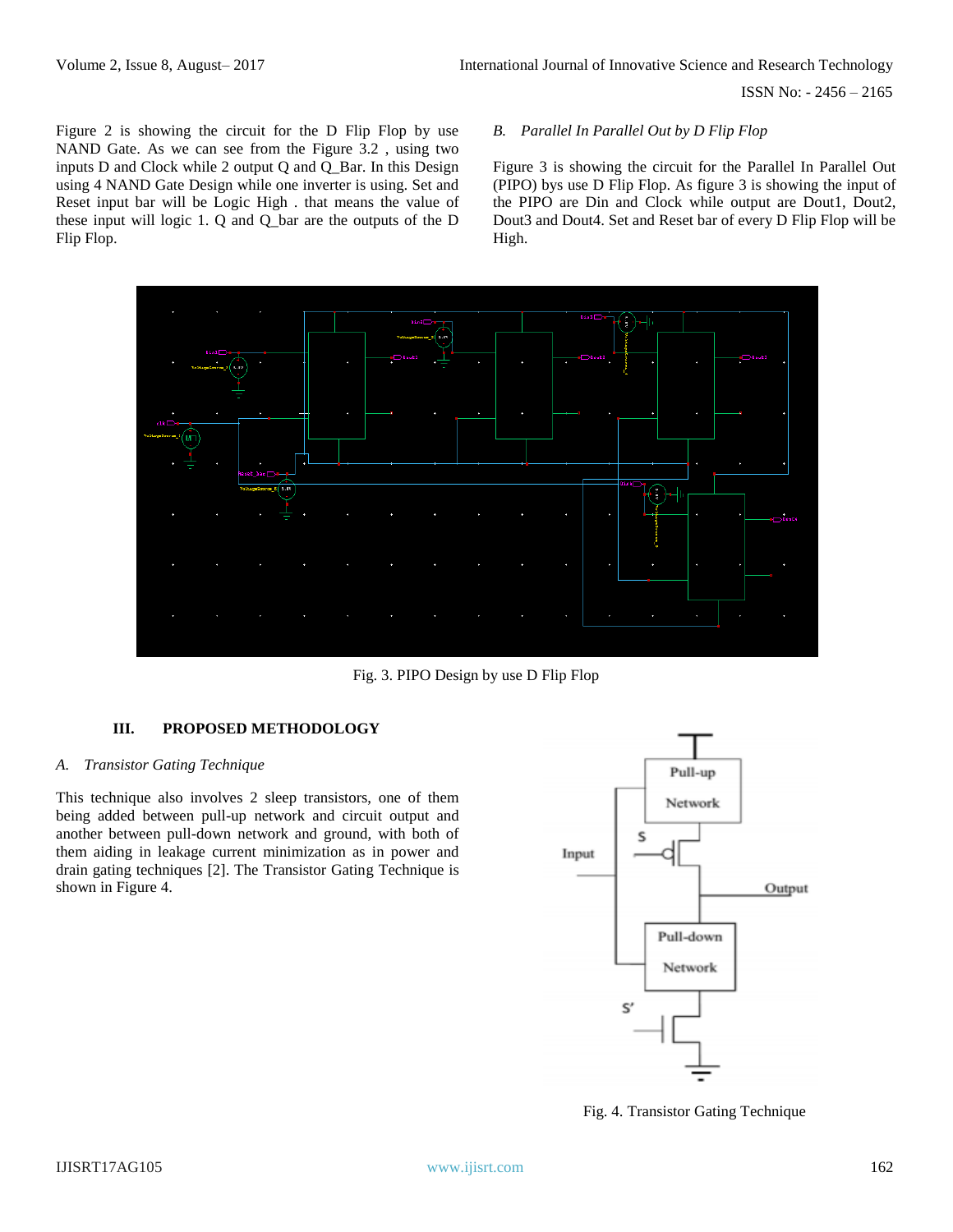# *B. NAND Gate Design by Transistor Gating Technique*

Figure 5 is showing the circuit for the NAND gate by use Transistor Gating Technique. As Figure is showing, two extra transistors have been added from Pull up network and Pull Down Network. This transistor will stop the Leakage power of the circuit. A PMOS transistor is connected by Pull Up Network and a NMOS transistor is connected by Pull Down Network. The input of this transistor will be logic Low. That means input of these transistor will be logic 0.



Fig. 5 . NAND Gate design by Transistor Gating Technique



Fig. 6. D Flip Flop by use Transistor Gating

Figure 6 is showing D Flip Flop by use Transistor gating Technique. In this design , replace the 2 NAND Gate Circuit of the D flip flop by proposed NAND gate Circuit. Third input of the NAND gate will be Logic 0. In the Proposed D Flip Flop circuit only 2 NAND gate will replace. Next 2 NAND gate can't replace because these 2 NAND gates are changing the output waveform of the circuit.



Fig. 7. Proposed PIPO circuit by Transistor Gating Technique

Figure 7 is showing the PIPO(Parallel in Parallel Out ) circuit by use of Transistor Gating Technique. In this Circuit, Transistor Gating Based D Flip Flop is using. That D Flip Flop is design by Transistor gating based NAND Gate.

#### **IV. RESULTS**

- *A. NAND Gate Design*
- *CMOS Design of NAND Gate*

Figure 8 is showing the circuit of NAND gate by use CMOS design. The Power consumption for the design NAND gate is 4.01\*10−4 watts.



Fig. 8. NAND Gate Circuit

• *Proposed NAND gate Design by Transistor Gating* 

Figure 9 is showing the proposed NAND Gate design by use Transistor Gating Technique. The Power Consumption of proposed NAND Gate design is 2.34\*10−4watts.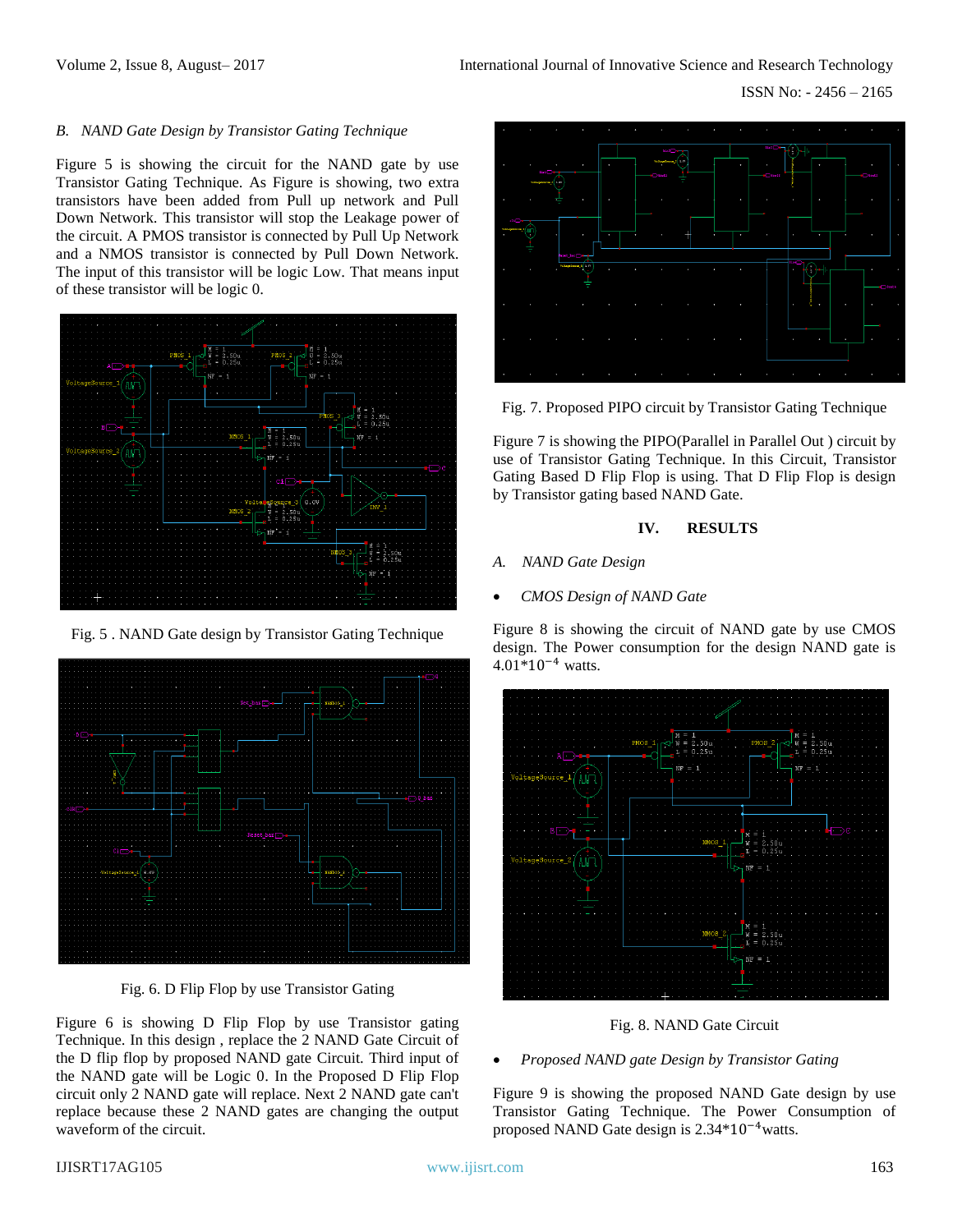ISSN No: - 2456 – 2165



Fig. 9. Proposed NAND Gate Circuit by use Transistor Gating

|                      | <b>NAND</b> gate Design | <b>Proposed NAND</b><br><b>Gate Design</b> |
|----------------------|-------------------------|--------------------------------------------|
| Power<br>Consumption | $4.01*10^{-4}$ watts    | $2.34*10^{-4}$ watts                       |

Table 1: Comparison Table for NAND Gate

- *B. D Flip Flop*
- *D Flip Flop Design by CMOS Design*

Figure 10 is showing the D Flip Flop Circuit by use Normal NAND Gate. Power Consumption for D Flip Flop is 1.49\*10−03watts. In this circuit 4 NAND Gates are using.



Fig. 10. D Flip Flop Design by NAND gate

Figure 11 is showing the proposed D Flip Flop Circuit by use Proposed NAND Gate. The Power Consumption for the Proposed D Flip Flop is 1.143\*10−03 watts.



Fig. 11. Proposed D Flip Flop by use Transistor Gating

|             | D Flip Flop Design   | <b>Proposed D Flip</b><br><b>Flop Design</b> |
|-------------|----------------------|----------------------------------------------|
| Power       | $1.49*10^{-3}$ Watts | $1.143*10^{-3}$ Watts                        |
| Consumption |                      |                                              |

Table 2: Comparison Table for the D Flip Flop

- *C. Parallel in Parallel Out (PIPO) Design*
- *PIPO Circuit by use CMOS Design*



Fig. 12. PIPO Circuit by use normal D Flip Flop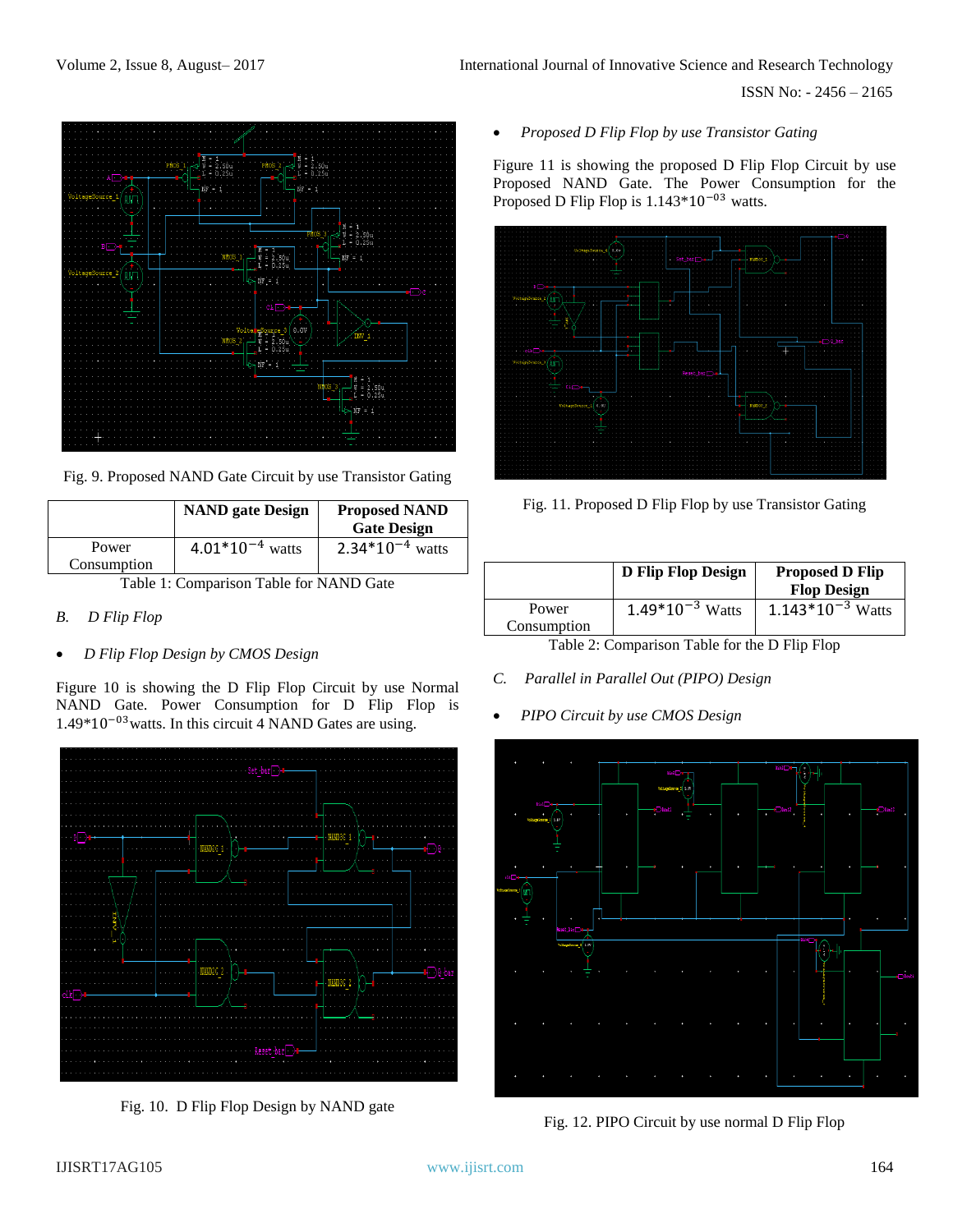

Fig. 13. Output Waveform

Figure 12 is showing the PIPO circuit by use Normal D Flip Flop. The Power Consumption of the PIPO is 2.7474\*10−03watts. Fig 13 is showing the output Waveform for the Normal PIPO circuit.

• *Proposed PIPO circuit by use Proposed D Flip Flop* 



Fig. 14. Proposed PIPO circuit by use Proposed D Flip Flop



Fig. 15. Output Waveform of PIPO Circuit

Figure 15 is showing the PIPO circuit by use proposed D Flip Flop. The Power Consumption for the Proposed PIPO is 1.34\*10−03 watts.

|                                    | <b>Normal PIPO</b><br><b>Circuit</b> | <b>Proposed PIPO</b><br><b>Circuit</b> |
|------------------------------------|--------------------------------------|----------------------------------------|
| <b>Power</b><br><b>Consumption</b> | $2.7474*10^{-03}$<br>watts           | $1.34*10^{-03}$ watts                  |

Table 3: Comparison Table